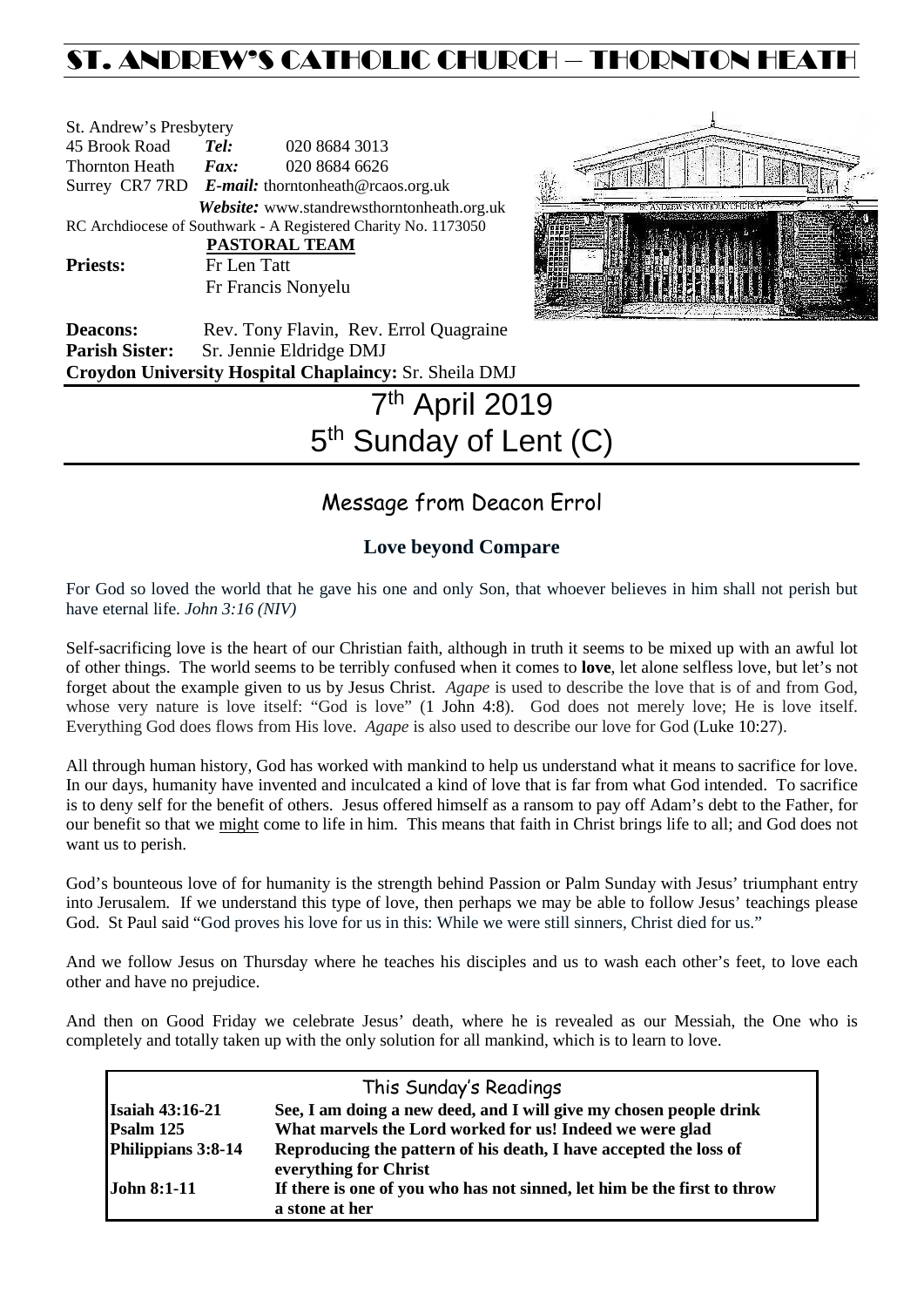### Diary for the Week

| Sunday 7 <sup>th</sup> April    |                    | 6.00pm (Saturday) First Mass of Sunday | Intention of Mr Thomas        |
|---------------------------------|--------------------|----------------------------------------|-------------------------------|
| $5th$ Sunday of Lent            |                    |                                        |                               |
|                                 | 9.30am             | Mass                                   | Parishioners                  |
|                                 | 11.30am            | Mass                                   | Paul Etuka RIP                |
|                                 | 4.00pm             | <b>Confirmation Session 7</b>          |                               |
|                                 | 5.00pm             | <b>Rosary</b>                          |                               |
|                                 | $5.15 - 5.45$ pm   | <b>Exposition and Benediction</b>      |                               |
|                                 | 6.00 <sub>pm</sub> | Mass                                   | Franklyn Pereira RIP (Anniv)  |
|                                 | $7.00 - 9.00$ pm   | <b>Choir practice</b>                  |                               |
|                                 | $7.00 - 9.00$ pm   | <b>Charismatic Prayer Group</b>        |                               |
| Monday 8 <sup>th</sup> April    | 7.30am             | Mass                                   | Noreen, Sheila & Conrad (w/b) |
| Dan 13:1-9, 15-17, 19-30,       | 10.00am            | Mass                                   | Moji Bello (w/b)              |
| $33 - 62$                       | 12noon             | <b>Mass in Hospital</b>                |                               |
| $Jn 8:1-11$                     | $7.00 - 8.00$ pm   | <b>Family Holy Hour</b>                |                               |
|                                 | $7.00 - 8.00$ pm   | <b>Parish Surgery</b>                  |                               |
| Tuesday 9 <sup>th</sup> April   | 7.30am             | Mass                                   | <b>Holy Souls</b>             |
| Num 21:4-9                      | 10.00am            | Mass                                   | Anna Sutherland RIP           |
| Jn 8:21-30                      | <b>6.30pm</b>      | R.C.I.C.                               |                               |
|                                 | 7.45pm             | R.C.I.A.                               |                               |
| Wednesday $10^{th}$ April       | 7.30am             | <b>Mass</b>                            | Patrick Cooke RIP             |
| Dan 3:14-20, 24-25, 28          | 10.00am            | <b>Mass followed by Stations</b>       | Una Lehane RIP                |
| $Jn 8:31-42$                    |                    | of the Cross                           |                               |
|                                 | 6.00pm             | <b>Lectio Divina Group (hall)</b>      |                               |
|                                 | 7.30pm             | <b>Legion of Mary (hall)</b>           |                               |
| Thursday 11 <sup>th</sup> April | 7.30am             | Mass                                   | Robin McConnagh               |
| Gen 17:3-9                      | 10.00am            | Mass                                   | Elizabeth Salapare RIP        |
| Jn 8:51-59                      | 7.15pm             | Lenten Film (hall)                     |                               |
| Friday 12 <sup>th</sup> April   | 6.30am             | Mass                                   | Special Intention             |
| Jer 20:10-13                    | 10.00am            | <b>Mass followed by Stations</b>       | Helen Ibemere (w/b)           |
| Jn 10:31-42                     |                    | of the Cross                           |                               |
|                                 | 8.00pm             | <b>Stations of the Cross</b>           |                               |
| Saturday 13 <sup>th</sup> April | 9.30am             | Mass                                   | George Robinson RIP (Anniv)   |
| <b>St Martin</b>                | $10.00 - 10.30$ am | <b>Confessions</b>                     |                               |
| Ezk 37:21-28                    | $11.00 - 1.00$ pm  | <b>Altar Server practices</b>          |                               |
| Jn 11:45-57                     | $3.00 - 4.00$ pm   | <b>Rehearsals: Children's</b>          |                               |
|                                 |                    | <b>Stations of the Cross</b>           |                               |
|                                 | $5.00 - 5.30$ pm   | <b>Confessions</b>                     |                               |
|                                 | 6.00 <sub>pm</sub> | <b>First Mass of Sunday</b>            | Vigil Mass Parishioners       |
| Sunday 14 <sup>th</sup> April   | 9.30am             | Mass                                   | Irene Smith RIP (Anniv)       |
| Palm Sunday of the              | 11.30am            | <b>Mass</b>                            | Ogwule Family                 |
| Passion of the Lord             | 5.00pm             | <b>Rosary</b>                          |                               |
|                                 | $5.15 - 5.45$ pm   | <b>Exposition and Benediction</b>      |                               |
| Palms blessed and               | 6.00 <sub>pm</sub> | Mass                                   | Special Intention             |
| distributed at all Masses       | $7.00 - 9.00$ pm   | <b>Choir practice</b>                  |                               |
|                                 | $7.00 - 9.00$ pm   | <b>Charismatic Prayer Group</b>        |                               |

| Money Matters                        |           |  |  |  |
|--------------------------------------|-----------|--|--|--|
| <b>Collection Last Sunday</b>        | £1,458.03 |  |  |  |
| Payment by Standing Order            | £ 761.00  |  |  |  |
| Total offertory                      | £2,219.03 |  |  |  |
| Second collection for Easter Flowers |           |  |  |  |
| Thank you for your generosity        |           |  |  |  |

Altar Servers Church Cleaners<br>
This week Team 2 This week Fifi's Group This week Team 2 This week Fifi's Group<br>Next week Team 3 Next week Sancho's Du



Next week Sancho's Dusters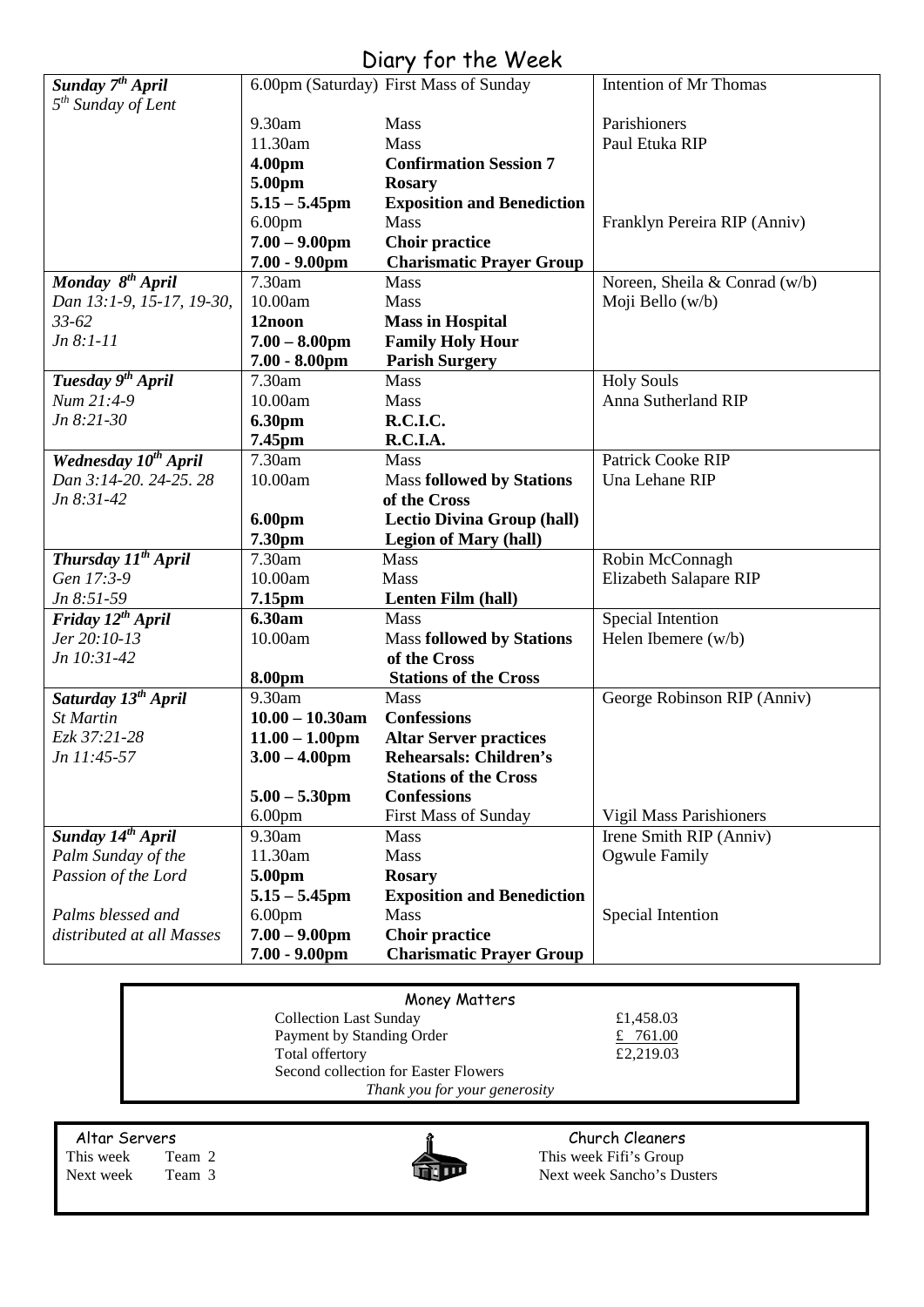### St. Andrew's Parish Notices

#### **HOME-MADE GREETING CARDS FOR SALE**

There will be a sale of home-made greeting cards after the 9.30am Mass today in the hall which is being sold on the first Sunday of each month in aid of our Golden Fundraising Campaign. Please go along to the hall and help support this event.

#### **CELEBRATION FOR THE FEAST OF ST GEORGE: SATURDAY 27TH APRIL**

The Social Committee will have a celebration for the feast of St George, Patron Saint of England, on Saturday,  $27<sup>th</sup>$ April, the Saturday after Easter. It will commence at 7.00 for 7.30pm and will start with a glass of Mead followed by a three course meal. Adults - £10.00, children under the age of 10 - £5.00. Tickets will be on sale after all weekend Masses. There will be music, a licensed bar and a raffle.

#### **FAMILY HOLY HOUR**

Everyone is invited to join us for our Family Holy Hour on Monday  $8<sup>th</sup>$  April at  $7 - 8$ pm. Join us to pray for peace in our hearts, our homes our families and the whole world. Please join us even if it's only for a short while.

#### **LENT 2019**

#### **Lenten Masses in Croydon University Hospital**

There will be Mass every Monday during Lent at 12noon in the Hospital Chapel. All are most welcome.

#### **Stations of the Cross**

Fridays 10.30am Stations of the Cross (led by parishioners) and at 8.00pm (led by different Parish groups) and also after 10am Mass on Wednesdays (led by parishioners).

#### **Friday Mass**

During Lent please note that our usual 7.30am Mass will be at **6.30am** on Friday.

#### **Films of Stories from the Bible**

The last film will be on Thursday 11<sup>th</sup> April showing "The Story of Thomas" starting at 7.15pm. The film is being shown in our hall starting with teas and coffees at 7.00pm.

#### **Parish Penitential Service**

We will be holding our Parish Penitential Service on Monday 15<sup>th</sup> April at 7.00pm. This is a great way to prepare for Easter and there will be other Priests available to hear individual confessions.

#### **CHILDREN'S STATIONS OF THE CROSS ON GOOD FRIDAY**

All children from St. Andrew's parish, years 1 to 6, are invited to take part in the Stations of the Cross on Good Friday. Please come along to the next rehearsal on Saturday 13<sup>th</sup> April in the Church from 3.00 - 4.00pm in readiness for Good Friday 19th April at 10.00am to get costumes and be ready for Stations of the Cross at 10.45am. The younger children will carry banners and take part in the procession and the older children will read the Stations. It is very important that all children involved attend the rehearsal. For further information, please contact Ized 07798 941387 and Bernadette 07729 322571.

#### **EASTER TIMETABLE**

Please collect your Easter card from the porch with all the information about our services for Easter. Also there are Easter collection envelopes in the porch. The Easter collection is for our Priests of the Parish and with the Christmas collection forms the main part of their personal income.

#### **REPOSITORY**

Please visit our Repository to see our Easter stock and to make your purchases early to avoid disappointment!

#### **THE ECUMENICAL WALK OF WITNESS**

Save the date! Good Friday April 19<sup>th.</sup> The ecumenical walk of witness will start at the job centre in Thornton Heath High Street at 12 noon. There will be an informal walk with the processional cross from St Andrew's Church after the Children's Stations of the Cross. We will be joined by congregations from four other local Churches. It is the only ecumenical, public event of the year. This is your opportunity to share with local people the true meaning of Good Friday and show that Christianity is alive and well in Thornton Heath. All are welcome.